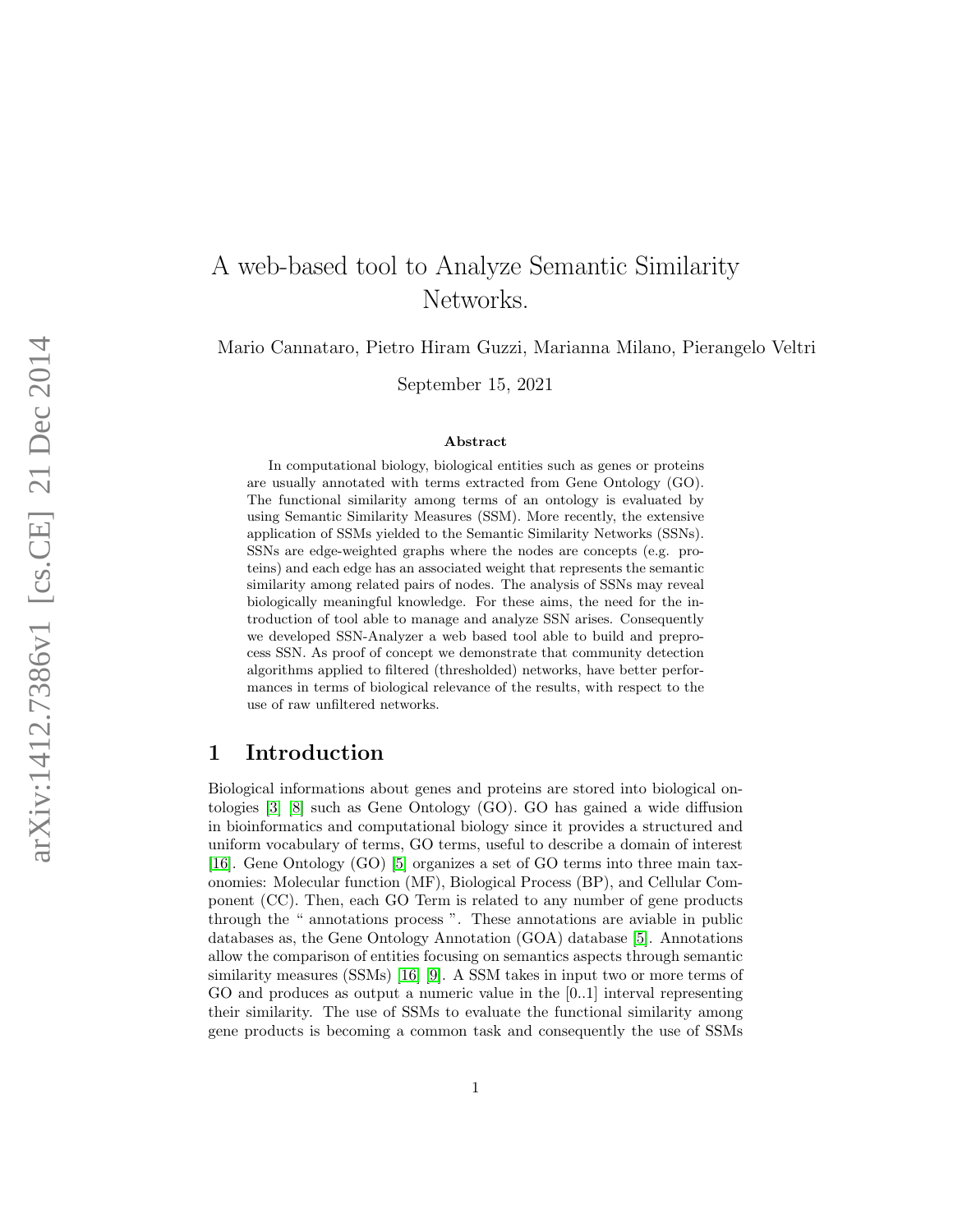to analyze biological data is gaining a broad interest from researchers [\[6\]](#page-8-2) [\[9\]](#page-9-2) . Many analysis methonds based on use of SSMs are present in litterature, here, we focus on semantic similarity networks [\[16\]](#page-9-1). A semantic similarity network of proteins (SSN) is an edge-weighted graph, where the nodes rappresents the analyzed set of proteins, and the set of edges, with a associated weight, represents the semantic similarity among related pairs of nodes. These networks are constructed by computing some similarity value between genes or proteins and then linking nodes whose similarity is greater than zero. A possibile bias consists of the presence of meaningless edge SSN related to high similarity value. Thus, a thresholding preprocessing can be improve the bilding of SSN. Many methods for networks thresholding exist, for example, methods based on global threshold, or based on local thresholds. However, internal characteristics of SSMs [\[15\]](#page-9-3) bring to exclude the use of global thresholds, since small regions of relatively low similarities may be due to the characteristics of measures while proteins or genes have high similarity. Whereas the use of local threshold may be influenced by the presence of local noise and in general may cause the presence of biases in different regions. In a previous work we presented novel hybrid thresholding method employing both local and global approaches and based on spectral graph theory. The choice of the threshold is made by considering the highlighting of nearly-disconnected components. The evidence of the presence of these components is analyzed by calculating the eigenvalues of the Laplacian matrix [\[7\]](#page-8-3) [\[14\]](#page-9-4). The choice of this simplification has a biological counterpart on the structure of biological networks. It has been proved in many works that these biological networks tend to have a modular structure in which hub proteins (i.e. relevant proteins) have many connections [\[1\]](#page-8-4) [\[12\]](#page-9-5) [\[20\]](#page-10-0). Hub proteins usually connect small modules (or communities), i.e. small dense regions with few link to other regions [\[19\]](#page-9-6) in which proteins share a common function. We here presented a Web Based Tool for Analyzing Semantic Similarity Networks able to build and preprocess SSN. Furthermore, SSN-Analyzer enables the calculation of semantic similarity matrices from a proteins/genes input dataset on which the SSNs are constructed and analyzed. In this way the user can easily preform the testing of interest. The web tool is realized with R Shiny package.

### 2 Semantic Similarity Measures

Semantic Similarity measures are instrument generally applied to Gene ontology Terms (GO terms) in order to quantify the similarity of two or more terms of belonging ontology. Since genes and proteins are annotated by set of GO terms, these measures are carried on genes and proteins. In specific, the SSMs are mathematical functions able to associate a numerical value for each couple of terms of the same ontology quantifying their similarity according to following definition:

$$
SS_M: TxT \to RT: t_1...t_2, t_i \in O \tag{1}
$$

In letterature there are more than 40 different semantic similarity measures and many ones rely on concepts from information theory such as information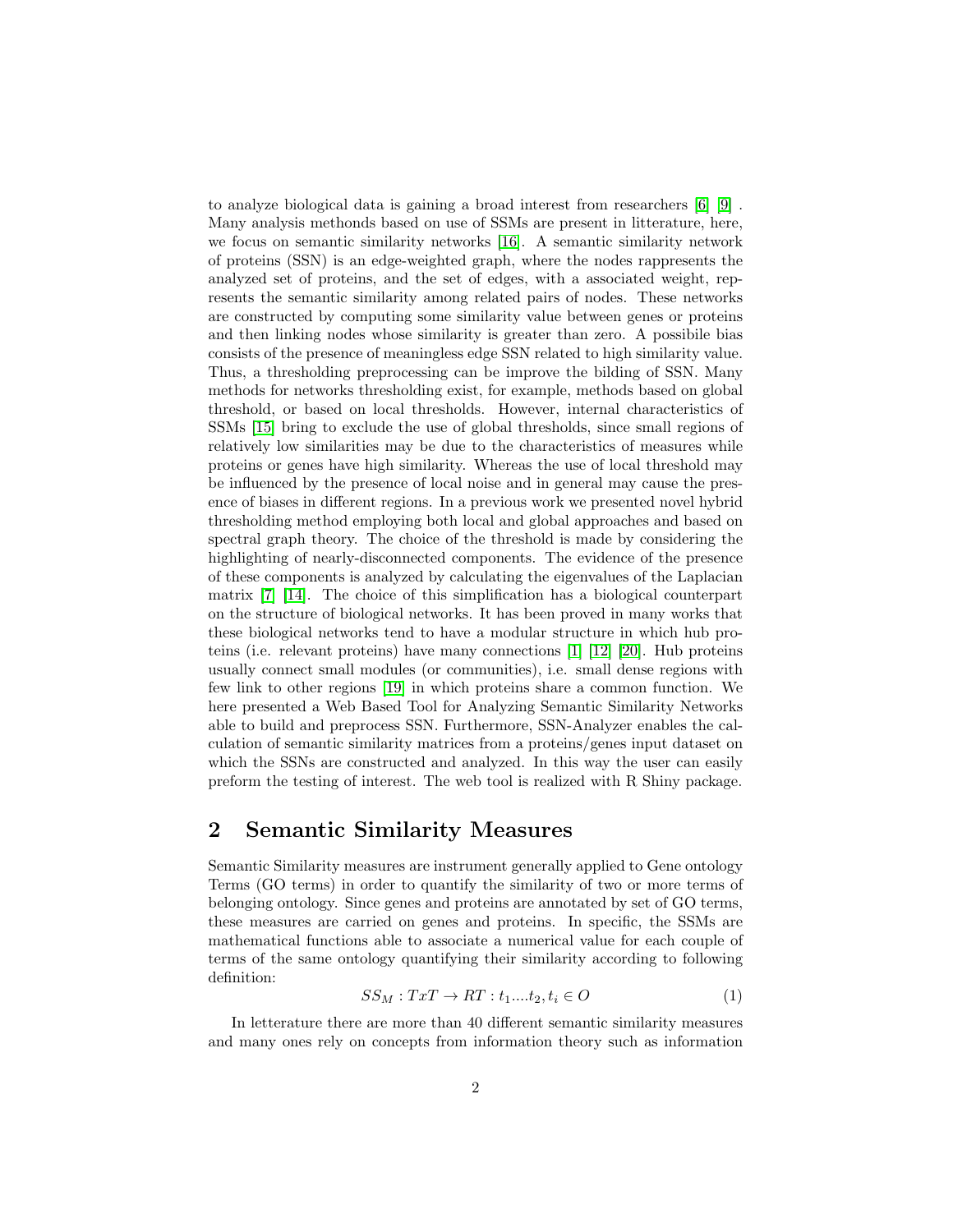content (IC). The IC measures how specific and informative is any term according to the frequency of the occurrence of this term into the corpus of annotations considering the Gene Ontology Database:

$$
IC(c) = -log(p(c))
$$
\n(2)

where  $p(c)$  is the probability of the occurrence of c [\[11\]](#page-9-7). Thus, according to above formulation, rare term contains a greater amount of information. The IC-based measures usually take as input two terms and then calculate the IC of a common ancestor of them. The ancestor can be the common ancestor with the maximum value of IC (Maximum Informative Common Ancestor MICA) or disjoint common ancestor (technical DCA). This approach considers all disjoint common ancestors that does not incorporate any other ancestor including the semantic tree structure of the terms. This kind of IC evaluation is also indicated as GraSM (Graph-based Similarity Measure) option.

For example Resnik meausure applied [\[17\]](#page-9-8) to t1 and t2 terms considers the IC of MICA:

$$
simRes(c1, c2) = IC(cMICA)
$$
\n(3)

Others examples of measures based on IC of MICA are Lin measure [\[18\]](#page-9-9) and Relevance measure [\[13\]](#page-9-10), whereas the GrasM approch can be applied to Resnik, Lin and Jiang-Conrath measures. Also, there are semantic similarity measures based on topological properties of GO DAG.

The Czekanowski-Dice measure [\[10\]](#page-9-11), for example, calculates the distance of two terms t1 and t2 into the GO structure, and the subsequent mapping of the distance into similarity indices, i.e. the higher distance the lower similarity. The Kappa measure [\[2\]](#page-8-5) represents each gene in GO as n-dimensional vector, where each n-dimension identifies an ontology annotation. The similarity measure among two genes is calculated by taking into account the occurrence of similar annotations in the representative vectors. Similarly, the Cosine similarity [\[4\]](#page-8-6) represents each gene g is as a n-dimensional vector in which each component i represents the information content of the annotation i. The similarity of two genes is defined as the cosine of the angle between their vectorial representation. Finally the Weighted-Jaccard (also known as SimGIC measure) considers the information content of a group of GO terms. It directly evaluates the similarity between two sets of GO terms t1 and t2 considering the contributions of all the shared ancestors of the two sets. Thus, it can be directly applied to proteins and genes.

### 3 Semantic Similarity Networks

We developed a novel hybrid thresholding method exploiting both local approch,that computes a different threshold for each node or group of nodes and global one,that prune all edges with weights lower than the threshold. Moreovere this hybrid thresholding method refers to spectral graph theory. The algorithm examines each node of a input graph and stores the weights of adjacent edge.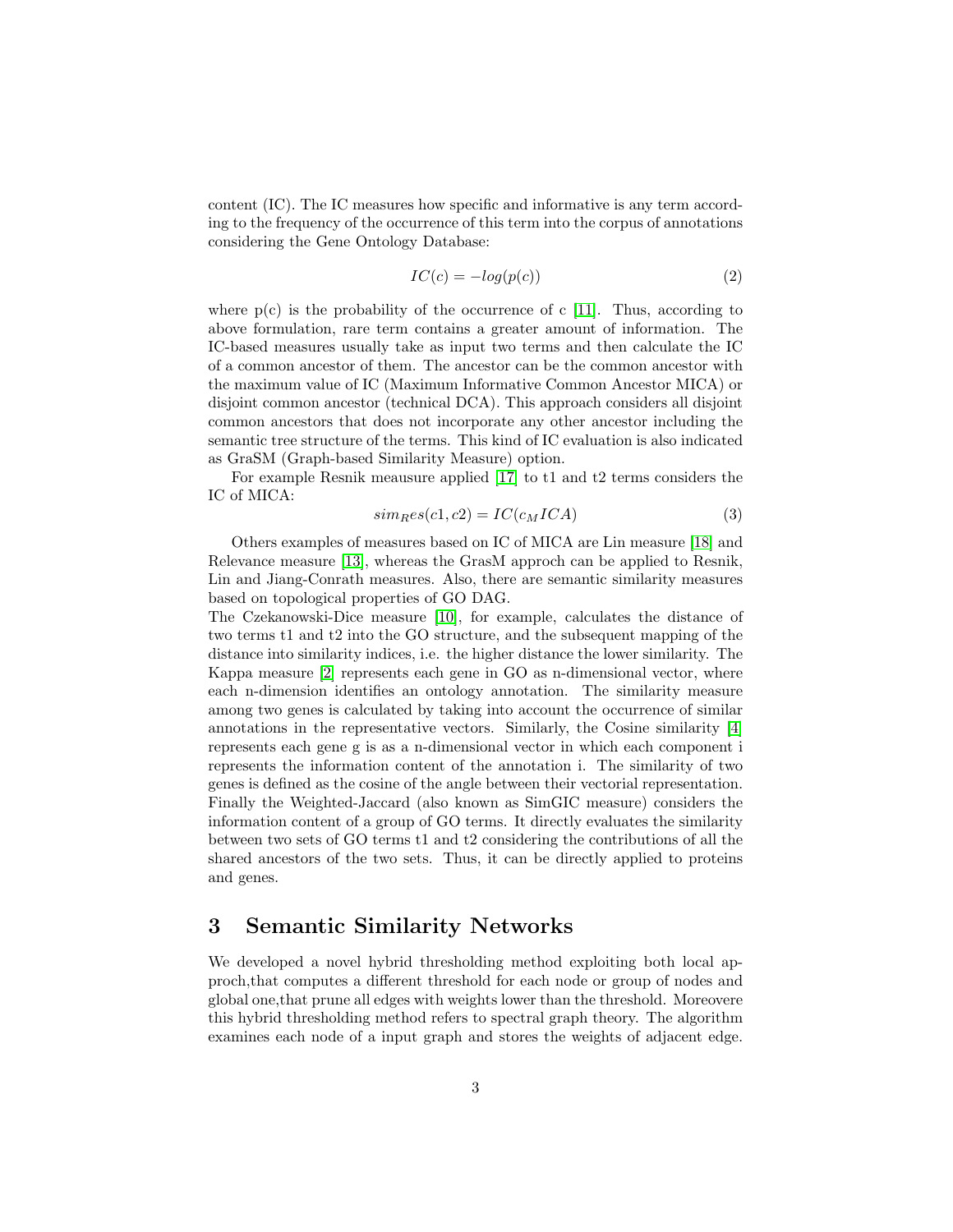Then a theshold  $k = \mu + \alpha \times sd$  is deteminated, where  $\alpha$  is a global variable, and  $\mu$  and sd are the average and standard deviation of all weights, i.e local components.

Then,the algorithm compares each edge weight with threshold k: if the weight is greater than k considering the adjacent of both its nodes, it will be inserted into a novel graph with weight 1, whereas if the weight o is greater than k considering only one of its adjacent nodes, it will be inserted into a novel graph with weight 0,5. When all weights of egdes are analyzed, the Laplacian of the spectrum of the graph is analyzed [\[7,](#page-8-3) [14\]](#page-9-4) in order to evaluate the presence of nearly disconnected components. If the graph presents nearly disconnected components, the algorithm stops, alternatively a more stringent threshold k is generated as well as a novel graph.

#### 3.1 Pruning Semantic Similarity Network

In detail, the pruning algorithm examines each node i of input graph *Gssu* and stores all weights of the adjacent edges. After this step it determines a local threshold. Then, the algorithm inserts the node  $i$  and all the adjacent ones in to final graph output of pruning Gpr. The algorihtm analyzes each edge adjacent to i and inserts into Gpr those with weight greater then the determined local threshold. If the considered edge is not present in  $Gpr$ , the edge will have weight 0,5, otherwise the weight of the edge is set to 1. Finally all the nodes with degree  $= 1$  are deleted from  $Gpr$ . In other words, if the edges are relevant considering the neighborhood of both nodes they will compare in the pruned graph with unitary weight while if the edges are relevant considering one node, they will compare with 0.5 weight. For instance by setting  $\alpha = 0$  the threshold  $k = \mu + \alpha \times sd$  results equal to the average of the weights of edges adjacent to node  $i \in Gssu$ ,  $AVG(node_i)$ . The algorithm initially explores each node and discarded from the analysis the ones with degree 1. Then it explores the current node and their neighbors. The nodes are add in  $Gpr$ , and the edges in the pruned graph have a weight 0,5 or 1 according to the the average of the weights of the neighbours nodes. In the last step all the nodes with zero degree are eliminated from Gpr, producing the final graph. The generation of pruned graph is repeated until the graph has nearly disconnected components,by analyzing the spectrum of the associated laplacian for value of threshold.

#### 3.2 Thresholding Semantic Similarity Networks

We developed a novel hybrid thresholding method exploiting both local approch,that computes a different threshold for each node or group of nodes and global one,that prune all edges with weights lower than the threshold. Moreovere this hybrid thresholding method refers to spectral graph theory. The algorithm examines each node of a input graph and stores the weights of adjacent edge. Then a theshold  $k = \mu + \alpha \times sd$  is deteminated, where  $\alpha$  is a global variable, and  $\mu$  and sd are the average and standard deviation of all weights, i.e local components.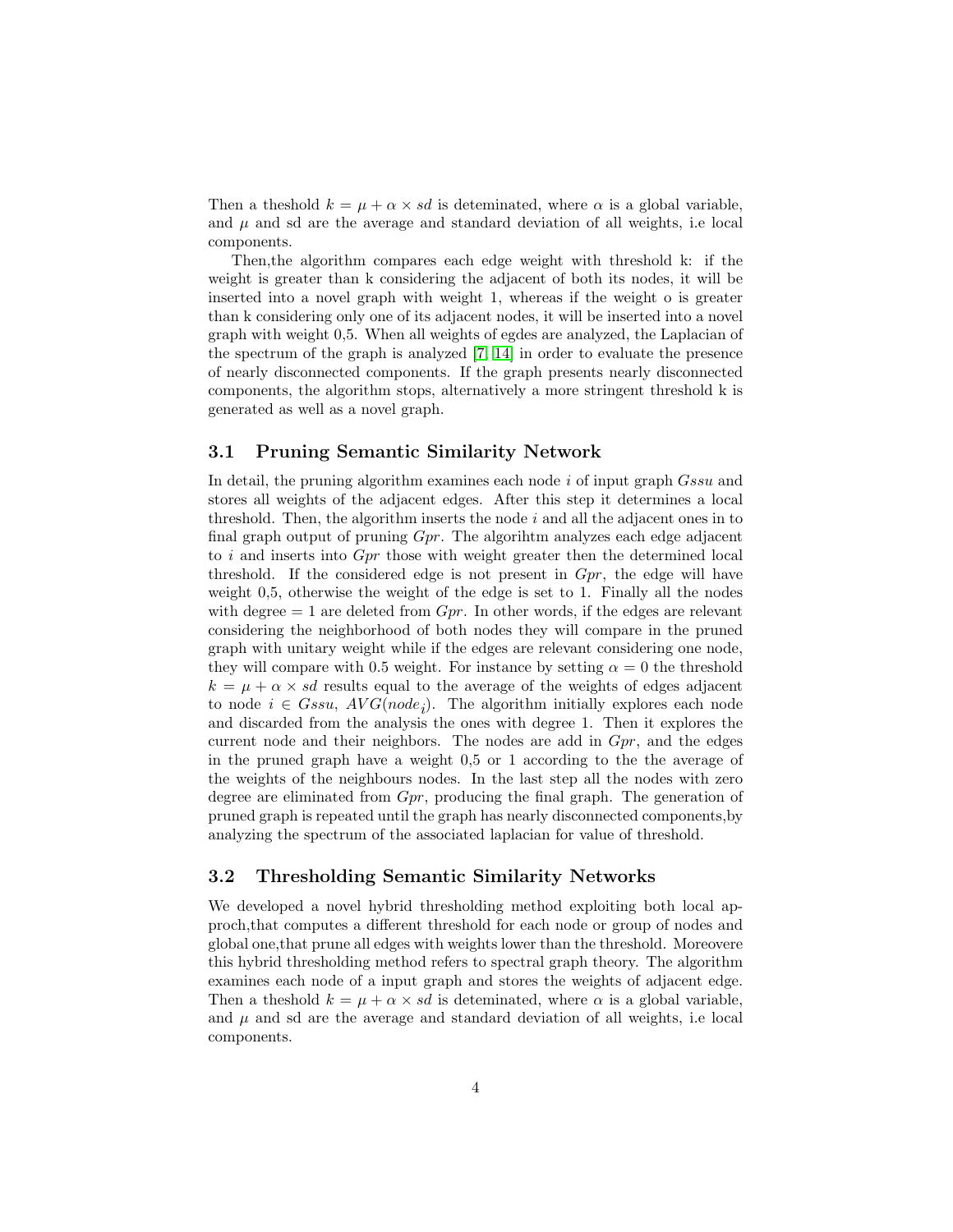Then,the algorithm compares each edge weight with threshold k: if the weight is greater than k considering the adjacent of both its nodes, it will be inserted into a novel graph with weight 1, whereas if the weight o is greater than k considering only one of its adjacent nodes, it will be inserted into a novel graph with weight 0,5. When all weights of egdes are analyzed, the Laplacian of the spectrum of the graph is analyzed [\[7,](#page-8-3) [14\]](#page-9-4) in order to evaluate the presence of nearly disconnected components. If the graph presents nearly disconnected components, the algorithm stops, alternatively a more stringent threshold k is generated as well as a novel graph.

#### 3.3 Pruning Semantic Similarity Network

In detail, the pruning algorithm examines each node i of input graph  $Gssu$  and stores all weights of the adjacent edges. After this step it determines a local threshold. Then, the algorihtm inserts the node  $i$  and all the adjacent ones in to final graph output of pruning Gpr. The algorihtm analyzes each edge adjacent to i and inserts into Gpr those with weight greater then the determined local threshold. If the considered edge is not present in  $Gpr$ , the edge will have weight 0,5, otherwise the weight of the edge is set to 1. Finally all the nodes with degree  $= 1$  are deleted from  $Gpr$ . In other words, if the edges are relevant considering the neighborhood of both nodes they will compare in the pruned graph with unitary weight while if the edges are relevant considering one node, they will compare with 0.5 weight. For instance by setting  $\alpha = 0$  the threshold  $k = \mu + \alpha \times sd$  results equal to the average of the weights of edges adjacent to node  $i \in Gssu$ ,  $AVG(node_i)$ . The algorithm initially explores each node and discarded from the analysis the ones with degree 1. Then it explores the current node and their neighbors. The nodes are add in  $Gpr$ , and the edges in the pruned graph have a weight 0,5 or 1 according to the the average of the weights of the neighbours nodes. In the last step all the nodes with zero degree are eliminated from  $Gpr$ , producing the final graph. The generation of pruned graph is repeated until the graph has nearly disconnected components,by analyzing the spectrum of the associated laplacian for value of threshold.

### 4 Architecture and Implementation of SSN-Analyzer

SSN-Analyzer, a Web Based Tool for Managing Semantic Similarity Networks for bilding and preprocessing Semantic Similarity Networks

SSN-Analyzer has been implemented using the Shiny framework and the R statistical language. The tool enables the calculation of semantic similarity form input genes/proteins dataset as well as the construction of SSN and preprocessing step.The tool provides a simple Graphical User Interface allowing the user an easy access to the tool functionalities.

Figure [1](#page-5-0) conveys the interface where the user can execute a semantic similarity analysis. The tool requires as input data a list of proteins and the related annotations for each ones. It is possibile to select the organism of genes/proteins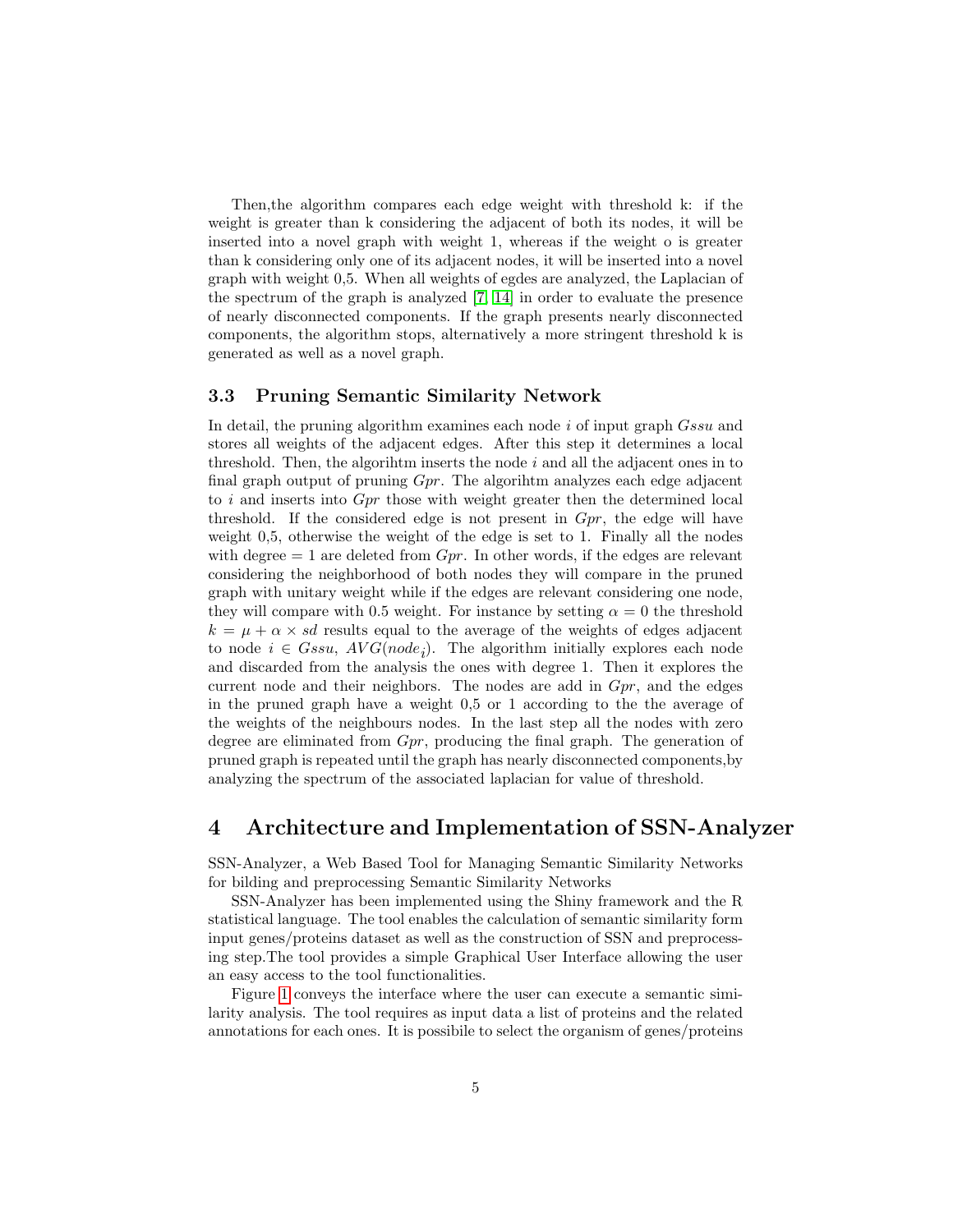dataset, the ontology MF, BP, CC and a semantic similarity measure. Otherwise, once the organism is selected, there is the option to run the analysis by using all available semantic similary measures on each ontology.

About the SSMs, the tool provides the measures implemented in R package csbl.go such as Resnik,ResnikGraSM, Lin, Lin-with the GraSM option (Lin-GraSM here after), JiangConrath, JiangConrath with the GraSM option (Jiang-ConrathGraSM here after), Relevance, Kappa, Cosine, WeightedJaccard, and Czekanowski Dice.

The output file  $(1)(c)$  $(1)(c)$  is a semantic similarity matrix use to built the SSN. Figure [2](#page-5-1) shows the interface where the user inserts a semantic similarity network in order to perform preprocessing process. Figure [3](#page-6-0) conveys the output matrix and the output graph: the thresholded adjacency matrix is the result of the preprocessing analysis and the related pruned graph. Moreover, there is the option for the visualization of raw graph in order to assess the results for future analysis.



<span id="page-5-0"></span>Figure 1: Semantic Similarity Analysis Interface



#### **Create Graph From Adjacency Matrix**

<span id="page-5-1"></span>Figure 2: Graph Generation Interface

 $b. \alpha$  parameter to set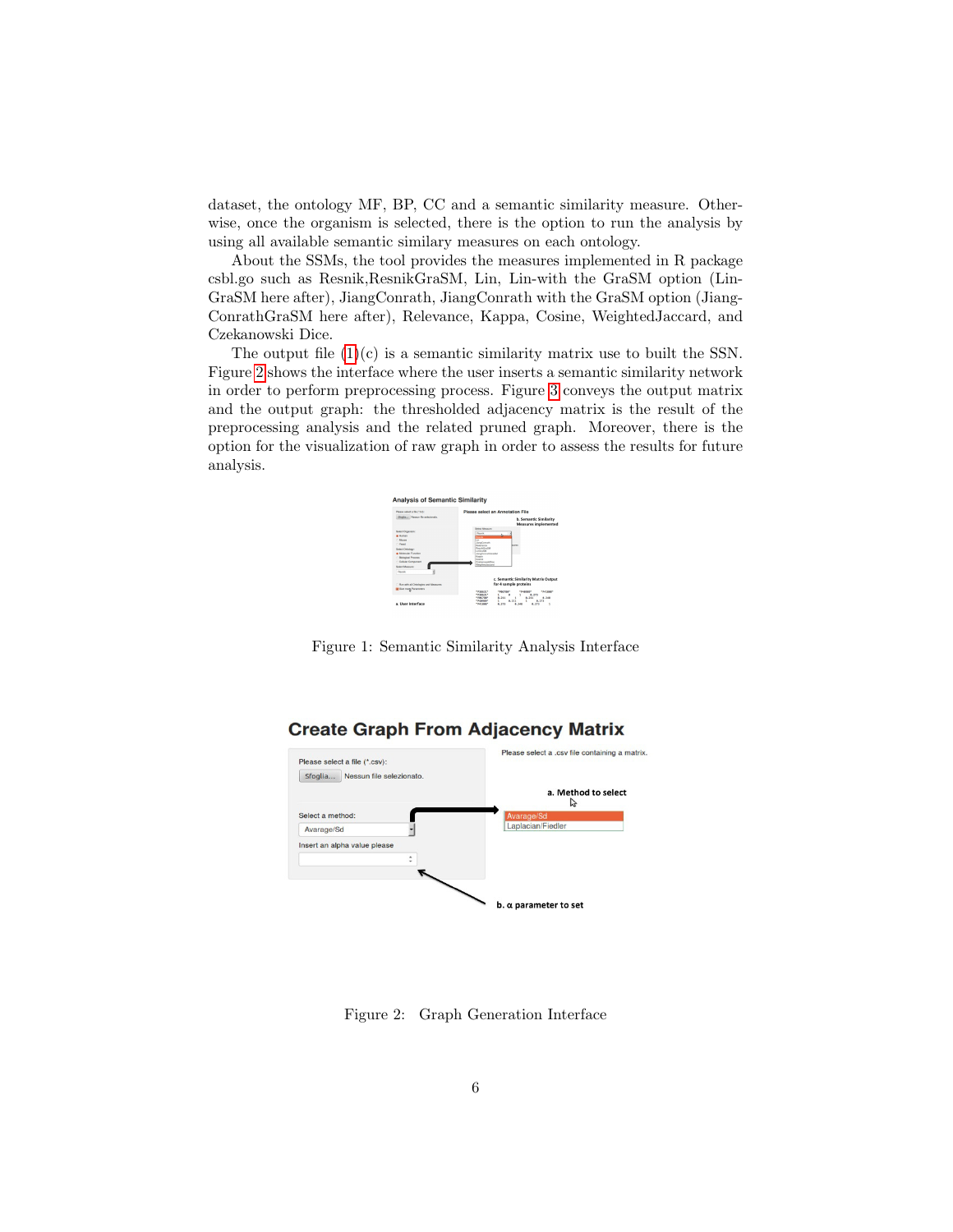#### **Create Graph From Adjacency Matrix**



<span id="page-6-0"></span>Figure 3: Thresholded Matrix. The first graph is related to no-thresholded initial matrix, the second one is resulted graph after pruning algorithm

#### 4.1 Architecture

The Shiny is a R library able to extend the R functionality allowing the conversion of a R code into an interactive website user friendly. In shiny, the user can create a Graphic User Interface and publish it on web page through the extension Shiny-server. The Shiny web interfaces are automatically loaded in live mode, thus, the users can be insert any additional input parameter and it is not necessary to reload the browser page. Furthermore, several libraries are integrate very intuitive widgets optimized for Shiny, in this way the user can make simple and functional graphical interface. An R Shiny project consists of two scripts, ui.R (user-interface) and server.R (server-side).

Server.R script contains the R code, while ui.R Script defines the GUI that is displayed in the brower. In ui.R headerPanel (), sidebarPanel (), Mainpanel () are definable, and the user can build the inputs and the output. When the server.R is created it is necessary to define the logic of the server and make functional the various input and output stated in ui.R. In server.R the user imports the necessary libraries, creates the functions and imports the inputs. Then, the user assigns the outputs in order to link the results of the file server and view them in the GUI. Several libraries ad hoc can be integrated allowing the specific analysis according to own data. An example of Shiny project for a Web Based Tool for Thresholding Semantic Similarity Networks, which we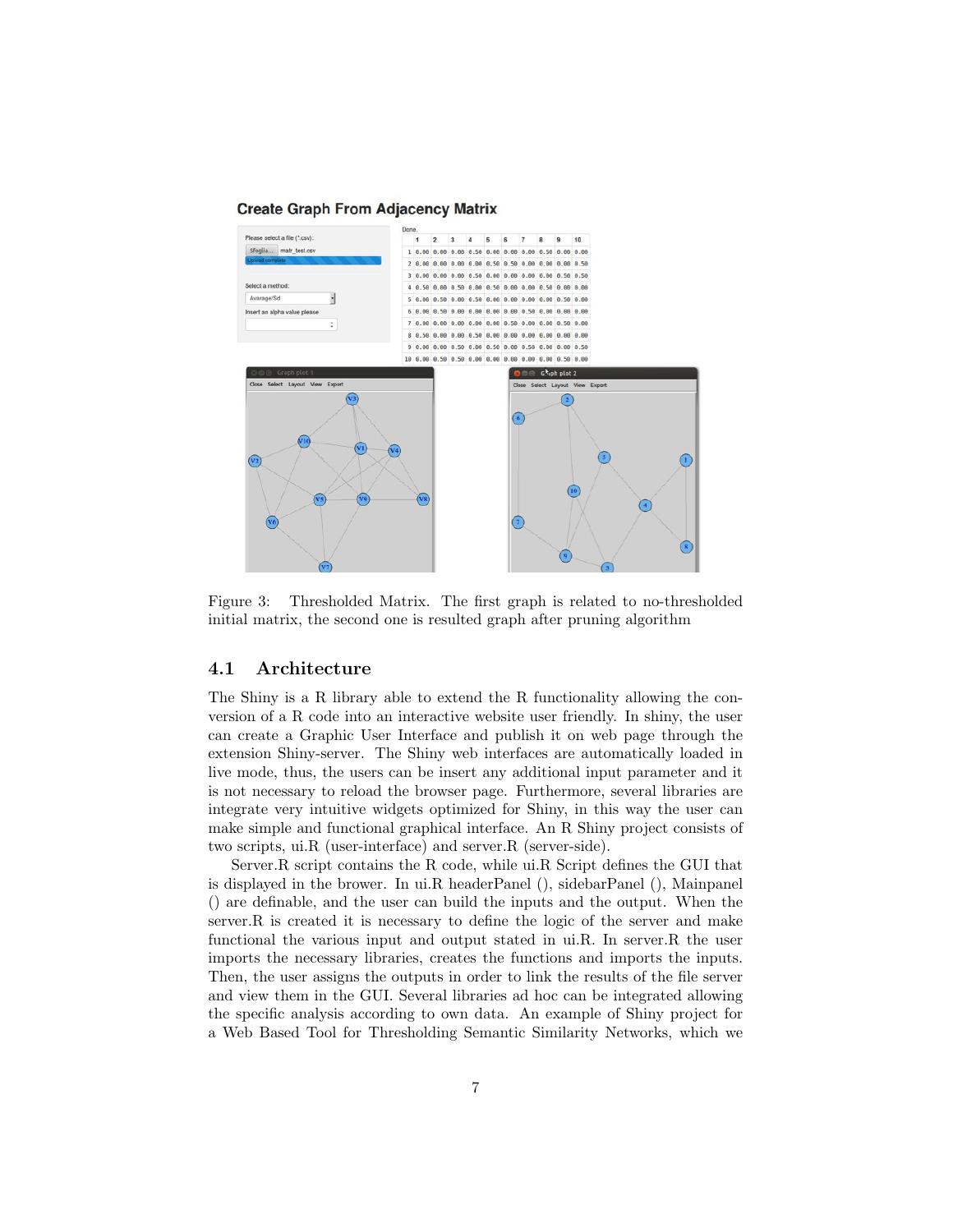developed, is reported below:



Figure 4: ui.R Script Example



Figure 5: server.R Script Example

# 5 Conclusions

Gene ontology and annotations are widely used in bioinformatics especially in the quantitative comparison of genes and proteins functions leveraging on the measures of semantic similarity between two or more functional genes/proteins, defined by the GO terms associated with them. Semantic Similarity Networks of proteins are a powerful instrument for biological research, expecially in analysis of organisms on a system scale. Due to semantic similarity values, that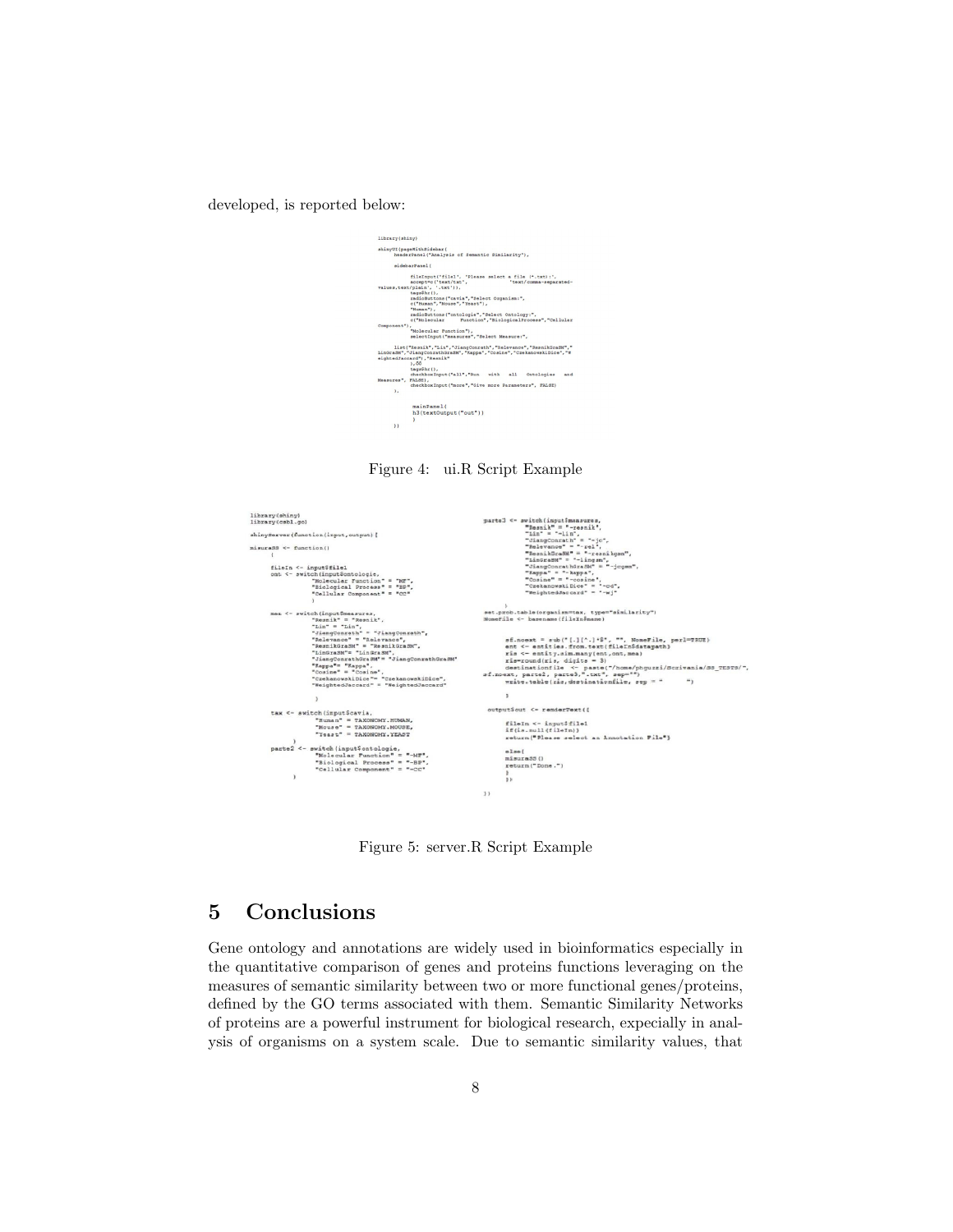weigh the relations among proteins, the SSNs may contain meaningless edges; a preprocessing step may be necessary in order to improve the SSNs performance. For example, thresholding algorithms prune the weighted edge of graph according to a set threshold. thus they may be pruned using thresholding algorithms. In this paper we presented SSN-Analyzer, a Web Based Tool for Managing Semantic Similarity Networks able to perform a semantic similarity analysis on proteins/genes of specific organisms and build SSNs. Furthermore the tool is able to apply a novel thresholding technique, that we developed, on SSNs in order to achieve more meaningful information. The tool can be help the users to perform easily semantic similarity testing and improve the results for future analysis on SSNs.

### Acknowledgments

This work has been partially founded by project PON Smartcities DICET-INMOTO-ORCHESTRA PON04a2 D.

### References

- <span id="page-8-4"></span>[1] P. Bertolazzi, M. E. Bock, and C. Guerra. On the functional and structural characterization of hubs in protein–protein interaction networks. Biotechnology advances, 31(2):274–286, 2013.
- <span id="page-8-5"></span>[2] O. Bodenreider, M. Aubry, and A. Burgun. Non-lexical approaches to identifying associative relations in the gene ontology. Pac Symp Biocomput, pages 91–102, 2005.
- <span id="page-8-0"></span>[3] M. Cannataro, P. H. Guzzi, and A. Sarica. Data mining and life sciences applications on the grid. Wiley Interdisciplinary Reviews: Data Mining and Knowledge Discovery, 3(3):216–238, 2013.
- <span id="page-8-6"></span>[4] Y.-R. Cho, W. Hwang, M. Ramanathan, and A. Zhang. Semantic integration to identify overlapping functional modules in protein interaction networks. BMC bioinformatics, 8(1):265, 2007.
- <span id="page-8-1"></span>[5] G. O. Consortium. The gene ontology (GO) database and informatics resource. Nucleic Acids Research, 32(Database issue):258D–261, Jan. 2004.
- <span id="page-8-2"></span>[6] F. M. Couto, M. J. Silva, and P. M. Coutinho. Measuring semantic similarity between gene ontology terms. Data  $\mathcal{B}$  Knowledge Engineering, 61(1):137–152, Apr. 2007.
- <span id="page-8-3"></span>[7] C. H. Q. Ding, X. He, and H. Zha. A spectral method to separate disconnected and nearly-disconnected web graph components. In KDD '01: Proceedings of the seventh ACM SIGKDD international conference on Knowledge discovery and data mining, pages 275–280, New York, NY, USA, 2001. ACM Press.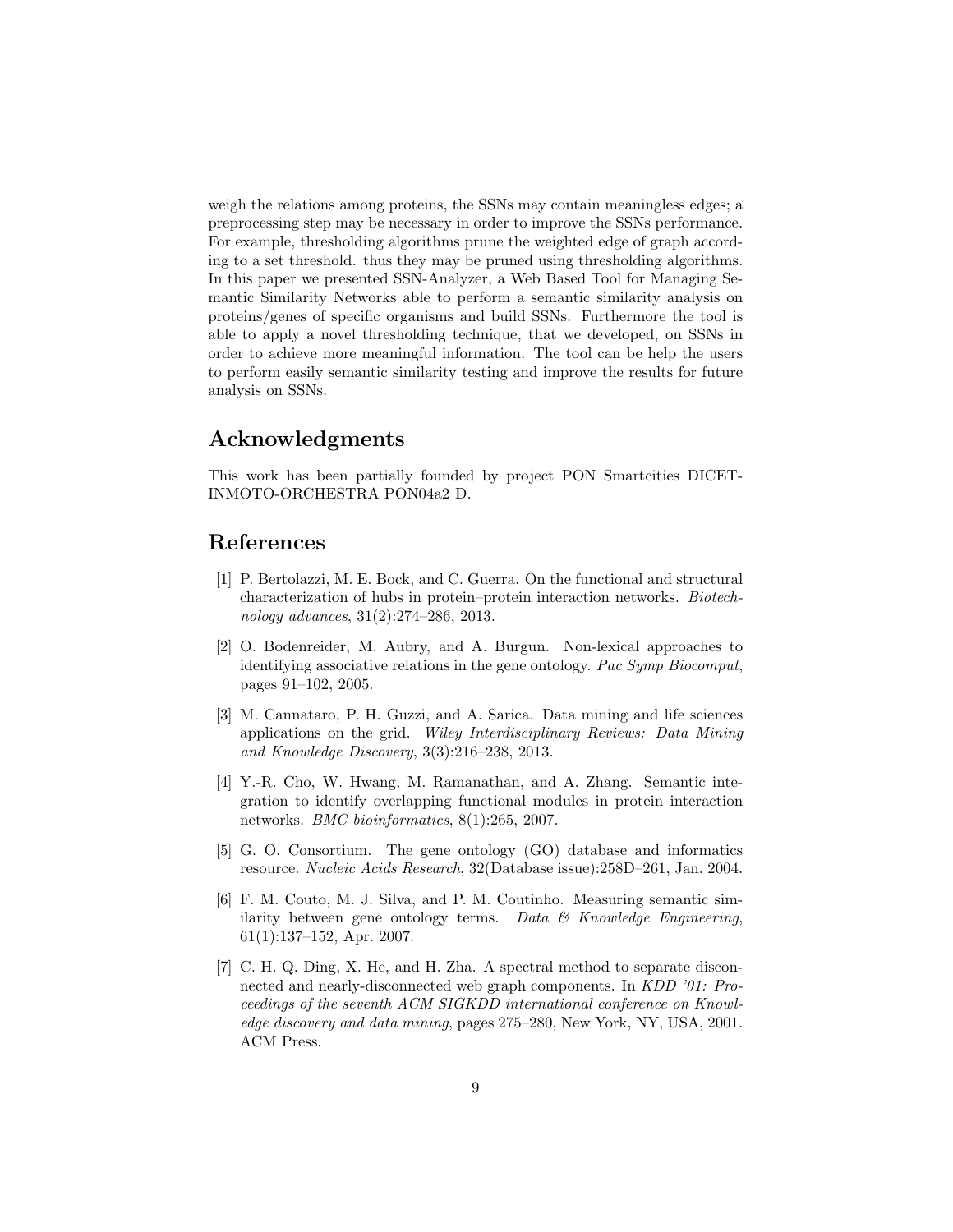- <span id="page-9-0"></span>[8] P. Guzzi, M. Mina, C. Guerra, and M. Cannataro. Semantic similarity analysis of protein data: assessment with biological features and issues. Briefings in bioinformatics, 13(5):569–585, 2012.
- <span id="page-9-2"></span>[9] P. H. Guzzi, M. Mina, C. Guerra, and M. Cannataro. Semantic similarity analysis of protein data: assessment with biological features and issues. Briefings in Bioinformatics, 13(5):569–585, Sept. 2012.
- <span id="page-9-11"></span>[10] D. Huang, B. Sherman, Q. Tan, J. Collins, W. G. Alvord, J. Roayaei, R. Stephens, M. Baseler, H. C. Lane, and R. Lempicki. The DAVID gene functional classification tool: a novel biological module-centric algorithm to functionally analyze large gene lists. Genome Biology, 8(9):R183+, Sept. 2007.
- <span id="page-9-7"></span>[11] D. Lin. An information-theoretic definition of similarity. Morgan Kaufmann, San Francisco, CA, pages 296–304, 1998.
- <span id="page-9-5"></span>[12] X. Ma and L. Gao. Biological network analysis: insights into structure and functions. Briefings in functional genomics, 11(6):434–442, 2012.
- <span id="page-9-10"></span>[13] D. Martin, C. Brun, E. Remy, P. Mouren, D. Thieffry, and B. Jacq. GO-ToolBox: functional analysis of gene datasets based on gene ontology. Genome biology, 5(12):R101+, 2004.
- <span id="page-9-4"></span>[14] A. Ng, M. Jordan, and Y. Weiss. On spectral clustering: Analysis and an algorithm. In T. Dietterich, S. Becker, and Z. Ghahramani, editors, Advances in Neural Information Processing Systems, pages 849–856. MIT Press, 2001.
- <span id="page-9-3"></span>[15] G. P and M. M. Investigating bias in semantic similarity measures for analysis of protein interactions. In Proceedings of 1st International Workshop on Pattern Recognition in Proteomics, Structural Biology and Bioinformatics (PR PS BB 2011), pages 71–80, 13th September 2011 2012.
- <span id="page-9-1"></span>[16] C. Pesquita, D. Faria, A. O. Falcão, P. Lord, and F. M. Couto. Semantic similarity in biomedical ontologies. PLoS computational biology, 5(7):e1000443, July 2009.
- <span id="page-9-8"></span>[17] P. Resnik. Using information content to evaluate semantic similarity in a taxonomy, Nov. 1995.
- <span id="page-9-9"></span>[18] A. Schlicker, F. Domingues, J. Rahnenfuhrer, and T. Lengauer. A new measure for functional similarity of gene products based on gene ontology. BMC Bioinformatics, 7(1):302+, June 2006.
- <span id="page-9-6"></span>[19] G. Su, A. Kuchinsky, J. H. Morris, F. Meng, et al. Glay: community structure analysis of biological networks. Bioinformatics, 26(24):3135–3137, 2010.